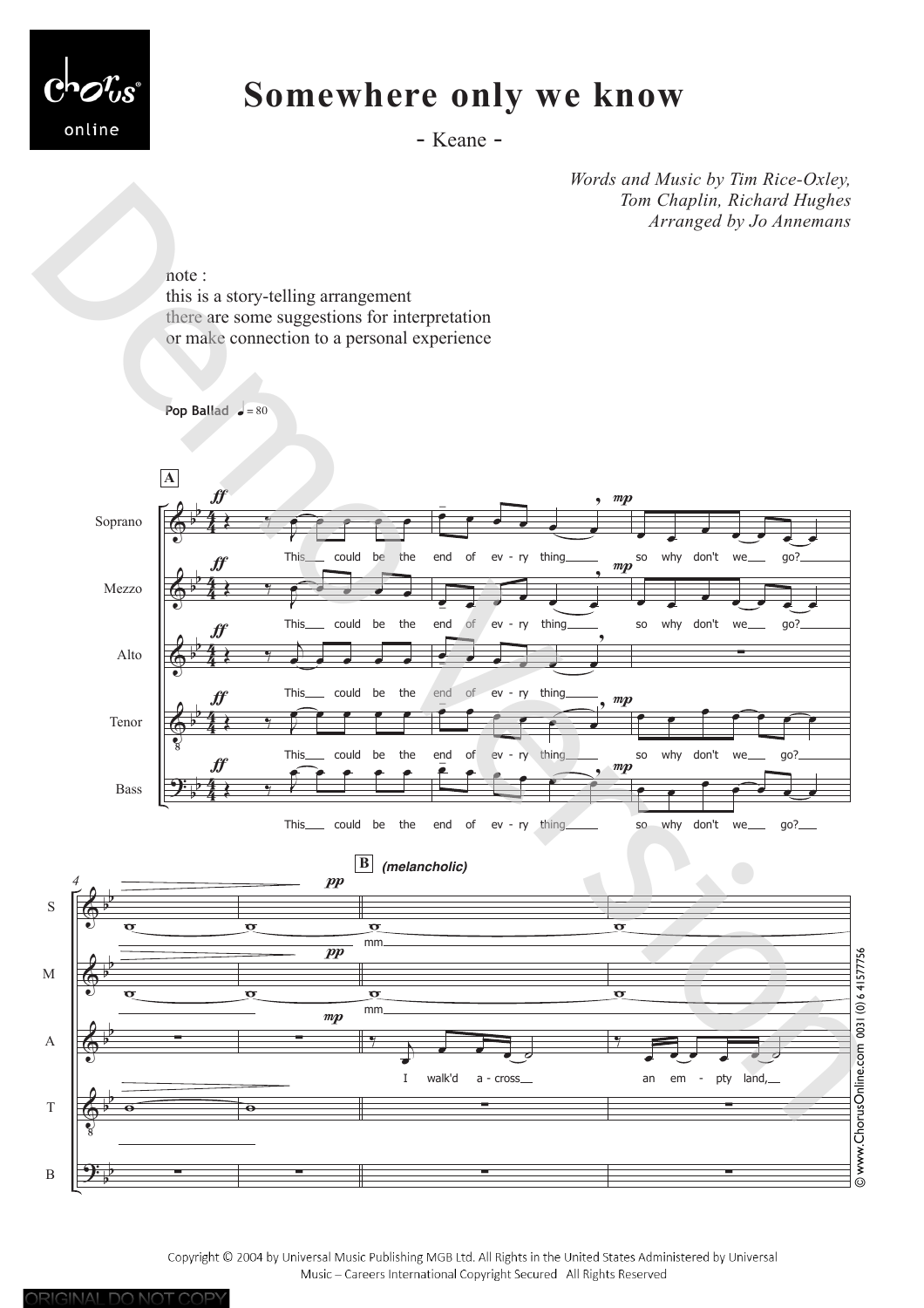## Somewhere only we know 3 SMATB

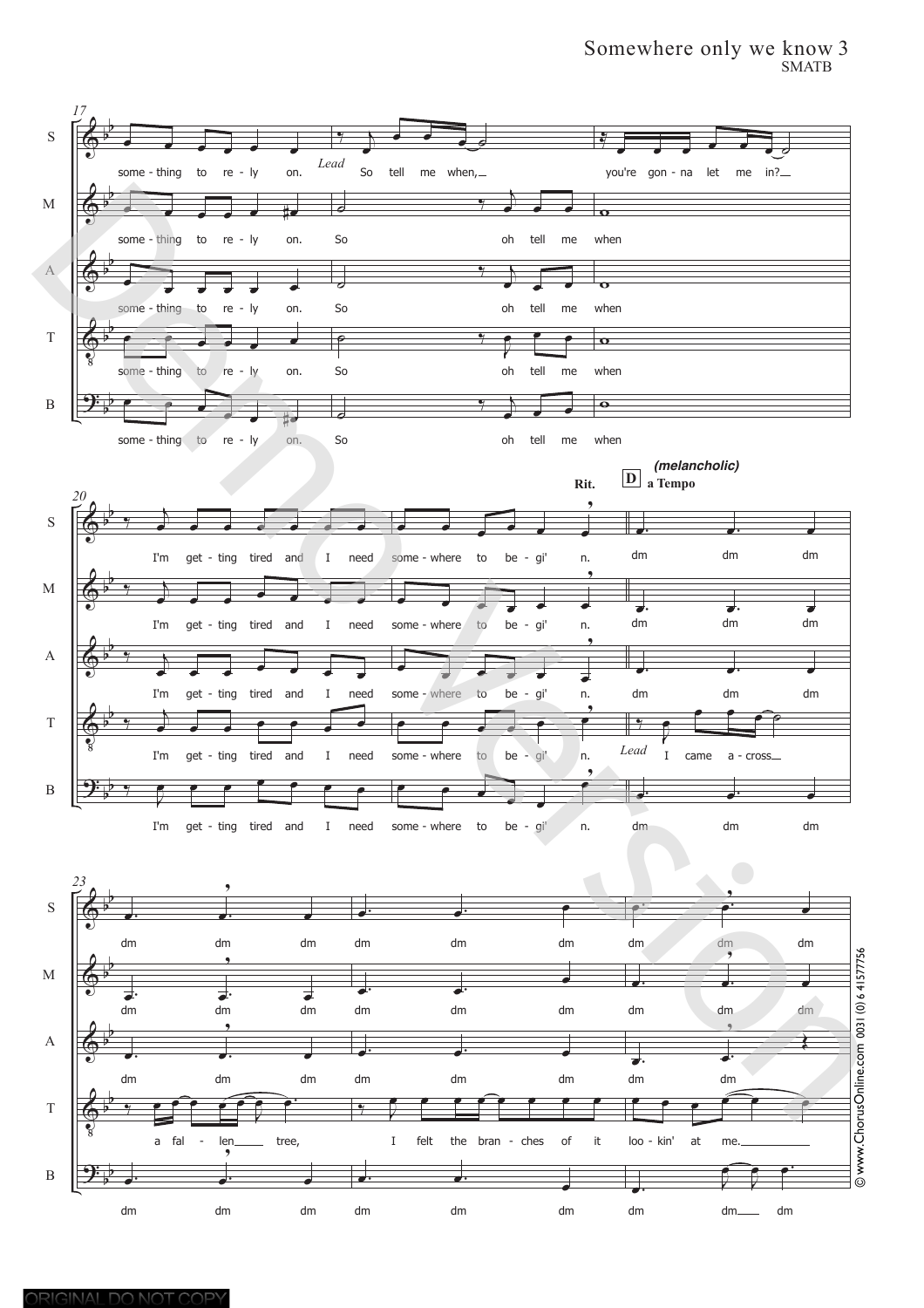## Somewhere only we know 5 SMATB

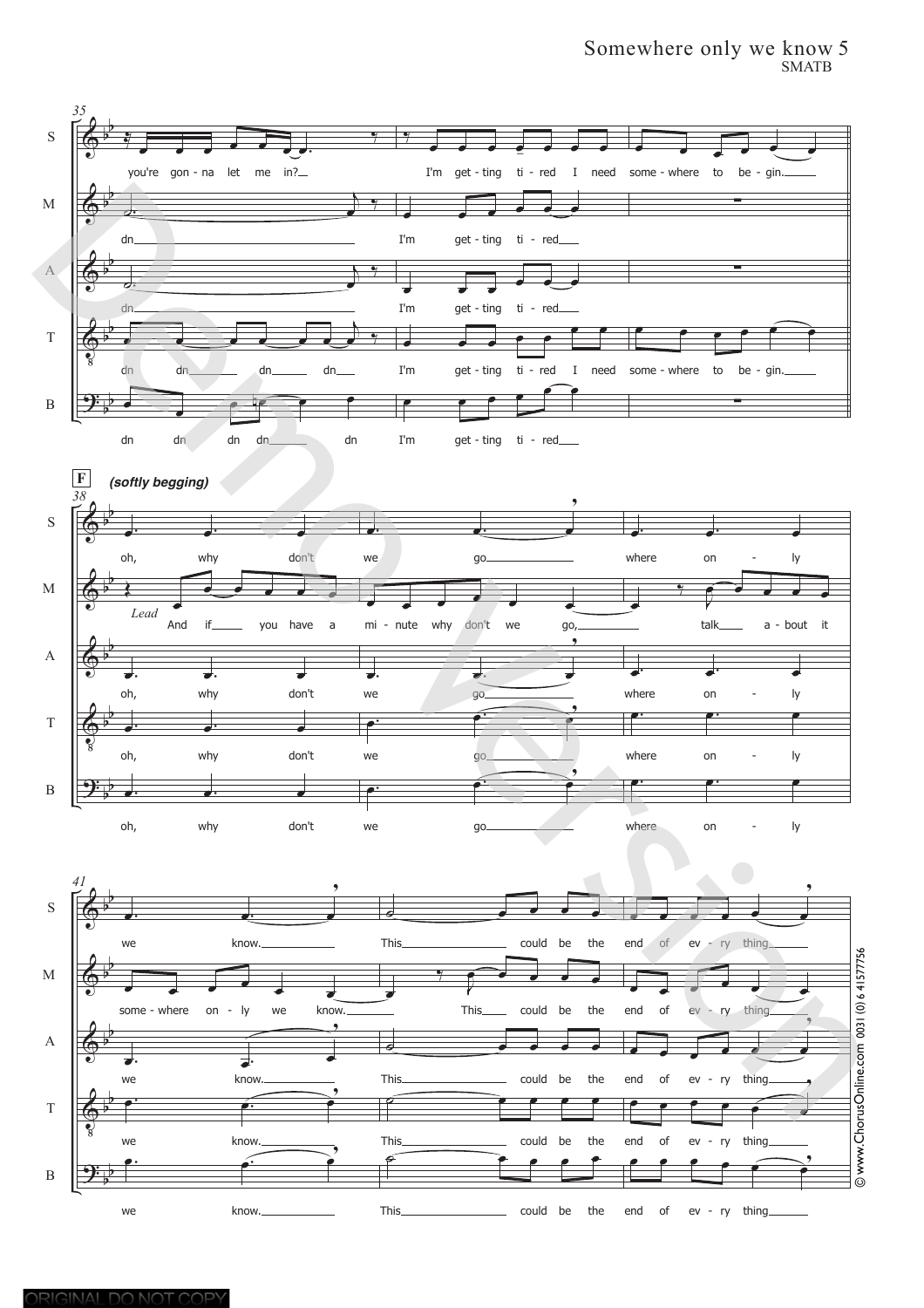## Somewhere only we know 7 SMATB